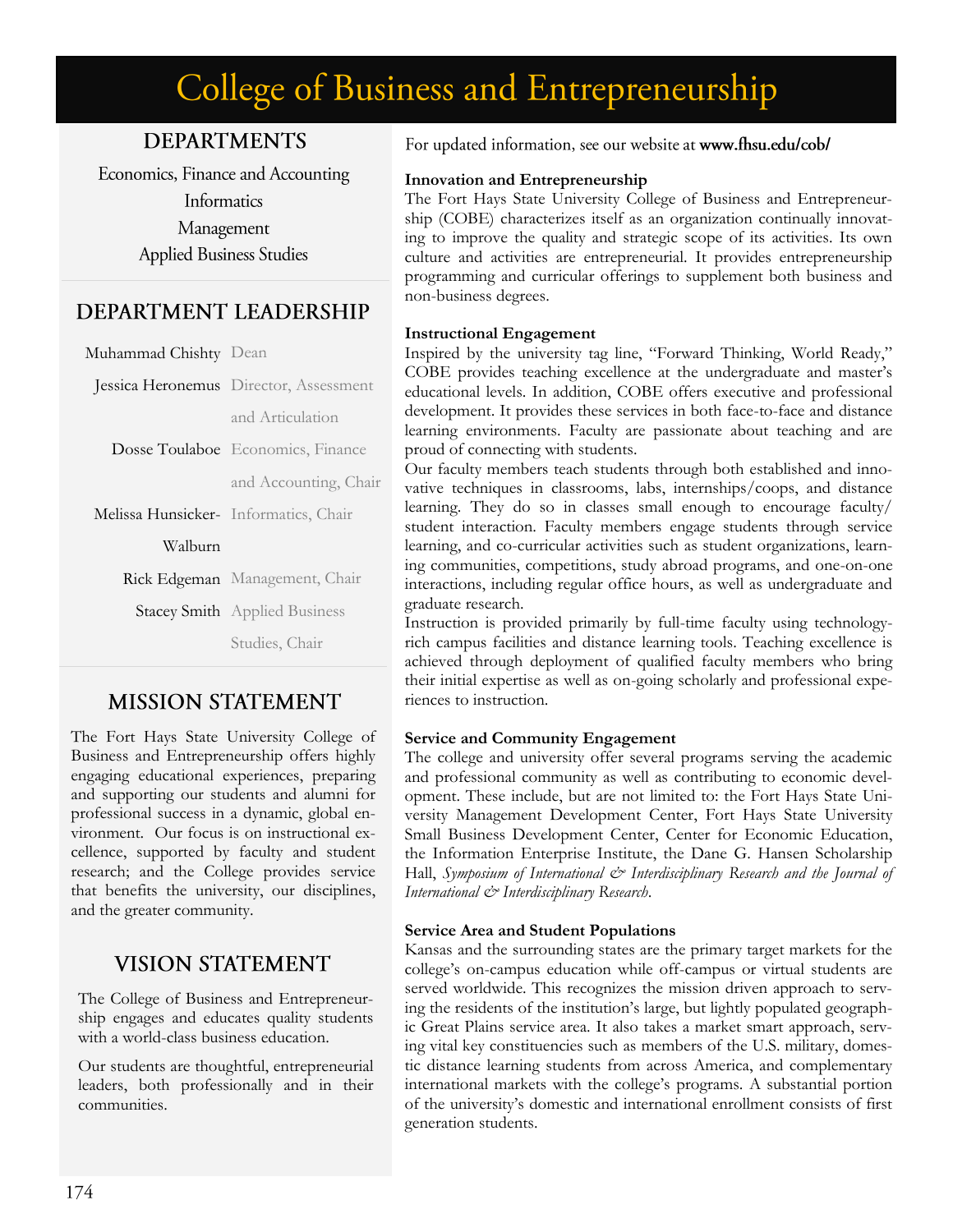# College of Business and Entrepreneurship

## **Center for Economic Education**

The Center for Economic Education presents economics workshops, seminars, and other programs for elementary and secondary school teachers in all academic disciplines from K-12 so the teachers can then integrate and infuse economics principles, concepts, and reasoning into their curriculum. The Center serves teachers in the western half of the state.

#### **College of Business and Entrepreneurship Dean's Executive Advisory Council (DEAC)**

DEAC members identify opportunities for partnerships between the College of Business and Entrepreneurship and the business community through activities such as:

- Developing student internships and employment opportunities,
- Exploring faculty and student consulting opportunities,
- Involving faculty members in practical business problems through the Management Development Center and the Small Business Development Center,
- Arranging for guest speakers from industry and other types of student-business interactions,
- Supporting outreach and funding operations, and

Bringing students into direct contact with business leaders (e.g., mentoring relationships, sponsoring business luncheons, etc.).

#### **College of Business and Entrepreneurship Student Advisory Council (COBESAC)**

The COBESAC serves as a liaison between the students, the administration, and the faculty of the College of Business and Entrepreneurship by coordinating student activities within the COBE. It is the voice of the student body and has the responsibility of creating and implementing programs of value to all Business and Entrepreneurship students.

The Student Advisory Council will:

- Provide an open forum for innovation and changes at the COBE;
- Enhance the visibility and augment the reputation of the COBE on campus and in the community;
- Be a supporting resource for prospective and incoming students; and

Take a leadership role in activities that recognize Business and Entrepreneurship student achievements and promote the College of Business and Entrepreneurship.

# **Management Development Center (MDC)**

The MDC is the executive education component linking Fort Hays State University's College of Business and Entrepreneurship and the served constituents. We are dedicated to providing clients with:

- High-quality business, management, and leadership training programs to enhance professional and organizational effectiveness;
- Result-oriented consulting services to help address the changing nature of the market place more successfully;
- A setting to build contacts with high-performing professionals and organizations; and

Resources of the university and its faculty, scholars, and practitioners in designing and facilitating training activities that brings value to people and organizations.

## **Kansas Small Business Development Center (KSBDC)- Regional Center in Hays**

The KSBDC is a service of the College of Business and Entrepreneurship at Fort Hays State University that provides management assistance to the small business community. The KSBDC provides individual, confidential assistance and seminars on small business topics. It is our goal to help you run the most profitable business possible.

The KSBDC is partially funded by the U.S. Small Business Administration (SBA) and the Kansas Department of Commerce (KDOC). SBA and KDOC funding is not an endorsement of any products, opinions, or services. All SBA funded programs are extended to the public on a nondiscriminatory basis. The partnership program is with the U.S. Small Business Administration and the Kansas Department of Commerce and Housing.

#### **Scholarships for College of Business and Entrepreneurship Students**

Individuals, businesses, and professional organizations contribute annually to support scholarships for worthy students majoring in programs offered by the College of Business and Entrepreneurship. Annual scholarship award ceremonies distribute scholarships and fellowships to undergraduate and graduate students.

## **Transfer Policy for Transfer of Community College Credits**

A large number of students transfer each year into the programs offered by the College of Business and Entrepreneurship. For this reason, each year the various departments of the college prepare course transfer equivalency statements which are distributed to appropriate community colleges located in the FHSU service area. Students entering community colleges as freshmen and subsequently transferring into